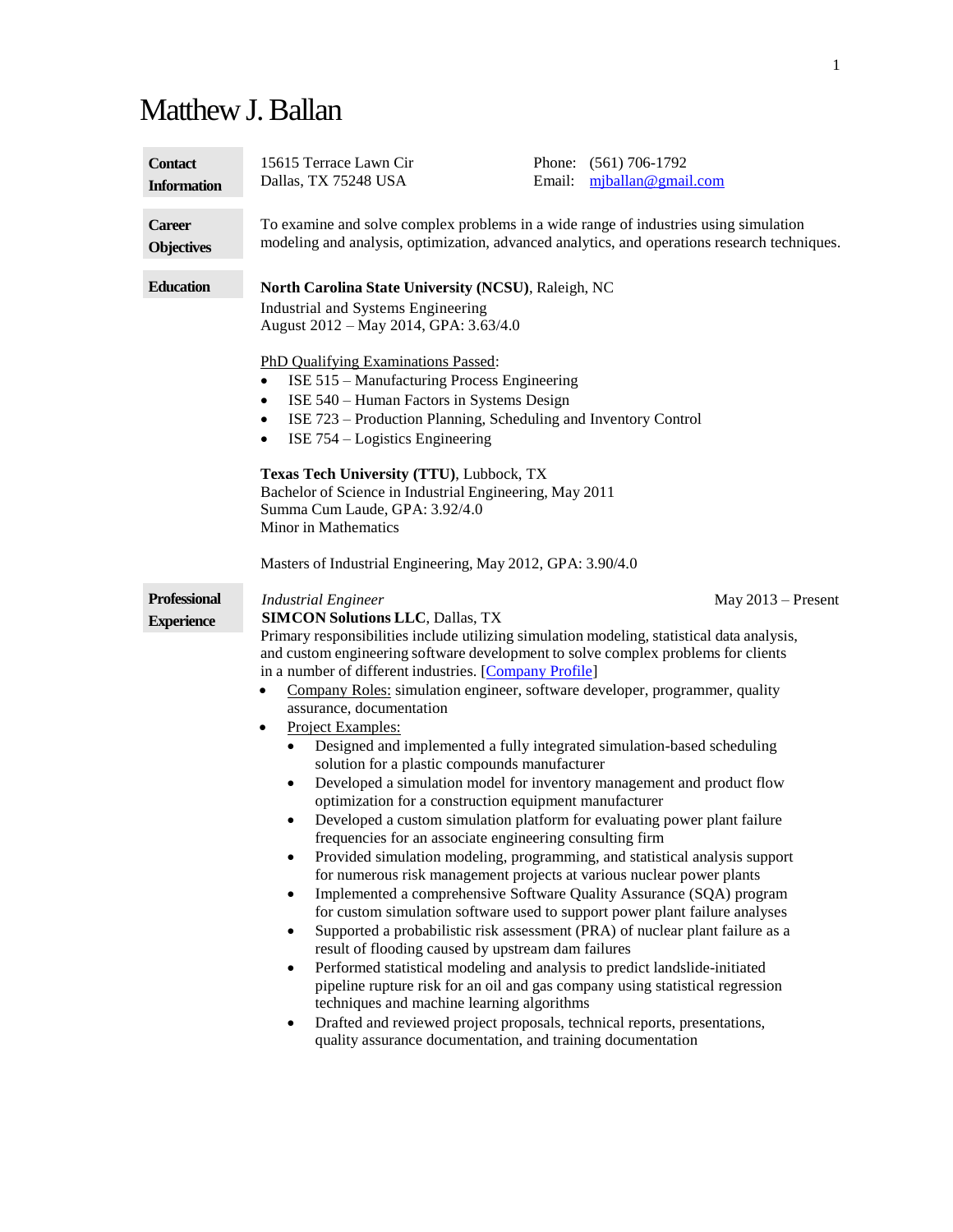|                                                                                                                                                                                                                                                                                                                                                                                                                                                                                     | 2                       |
|-------------------------------------------------------------------------------------------------------------------------------------------------------------------------------------------------------------------------------------------------------------------------------------------------------------------------------------------------------------------------------------------------------------------------------------------------------------------------------------|-------------------------|
| <b>Independent Contractor</b>                                                                                                                                                                                                                                                                                                                                                                                                                                                       | Jan. $2011 - Aug. 2011$ |
| Amplisine Labs, LLC, Lubbock, TX                                                                                                                                                                                                                                                                                                                                                                                                                                                    |                         |
| Developed a web-based deterministic simulation program to model printing operations and<br>generate accurate production cost estimates.<br>Developed a thorough understanding of product flow and all business operations<br>pertaining to the printing industry. Collected pertinent information from non-<br>engineering personnel, translated this information into engineering drawings, flow<br>charts, and mathematical models, and further communicated these results to our |                         |
| associate programmers.                                                                                                                                                                                                                                                                                                                                                                                                                                                              |                         |
| Actively contributed to the engineering design and development of user interfaces for<br>$\bullet$<br>the printing customer and our client, and gained experience in the C#, Javascript,<br>JQuery, .NET, and SQL programming languages.                                                                                                                                                                                                                                            |                         |
| Simulation Software: Arena, Simio, Crystal Ball                                                                                                                                                                                                                                                                                                                                                                                                                                     |                         |
| Programming Languages: Matlab, Visual Basic, VBA, SAS, R, Java, C#, ASP.NET, MVC                                                                                                                                                                                                                                                                                                                                                                                                    |                         |
| Statistical Packages: SAS, JMP, R, StatFit, ExpertFit, Minitab                                                                                                                                                                                                                                                                                                                                                                                                                      |                         |
| Subversion Clients: Tortoise SVN, BugZilla, GitHub                                                                                                                                                                                                                                                                                                                                                                                                                                  |                         |
| Design: Autodesk Inventor                                                                                                                                                                                                                                                                                                                                                                                                                                                           |                         |
| Graduate Research Assistant                                                                                                                                                                                                                                                                                                                                                                                                                                                         | Aug. $2011 - May 2012$  |
| <b>Texas Tech University, Lubbock, TX</b>                                                                                                                                                                                                                                                                                                                                                                                                                                           |                         |
| Implemented and analyzed a novel and innovative safety culture assessment methodology to                                                                                                                                                                                                                                                                                                                                                                                            |                         |

Implemented and analyzed a novel and innovative safety culture assessment methodology to assess the physical and cultural safety environment of the B&W Pantex plant, an affiliate of the Department of Defense responsible for the storage and maintenance of nuclear weapons.

 Distributed surveys to employees of each department, analyzed the collected data, generated reports for each department, and presented the results to management personnel

## *Research Experience for Undergraduates (REU)* May 2010 – Aug. 2010

**Case Western Reserve University (CWRU)**, Cleveland, OH Improved the storage capacity of a multi-layered fluorescent polymer film for optical data storage applications.

- Developed a working knowledge of optical data storage, installed a spatial filter, conducted sensitivity analyses on input parameters, and analyzed the resulting data to identify optimal spatial filter and beam parameters.
- Presented a poster at Kent State University and submitted a final report to directors of the CWRU Center for Layered Polymeric Systems (CLiPS) REU program, funded by the National Science Foundation (NSF).

### *Undergraduate Research Assistant* Jan. 2010 – Dec. 2010

### **Texas Tech University,** Lubbock, TX

**Computer Skills**

**Research Experience**

Developed a new and innovative safety culture assessment methodology to assess the physical and cultural safety environment of the B&W Pantex plant.

- Conducted a thorough literature review on existing safety culture assessment methodologies; conducted on-site process observations, interviews, and focus groups with B&W Pantex employees and management personnel; and assisted in developing and designing the assessment instrument.
- This project resulted in numerous conference publications and poster presentations.

#### *Undergraduate Research Assistant* June. 2009 – Sept. 2009 **Texas Tech University,** Lubbock, TX

The objective of this project was to improve communications in a mobile ad-hoc network (MANET) by dynamically adjusting retry limits inversely with the speed of the transmitting node.

- Conducted sensitivity analyses of static retry limits under alternative scenarios (e.g. fading environments, node speed/direction distributions) and evaluated their effect on communication quality. Executed using Network Simulator 2 (NS-2).
- Resulted in numerous presentation invitations as well as a submitted journal paper.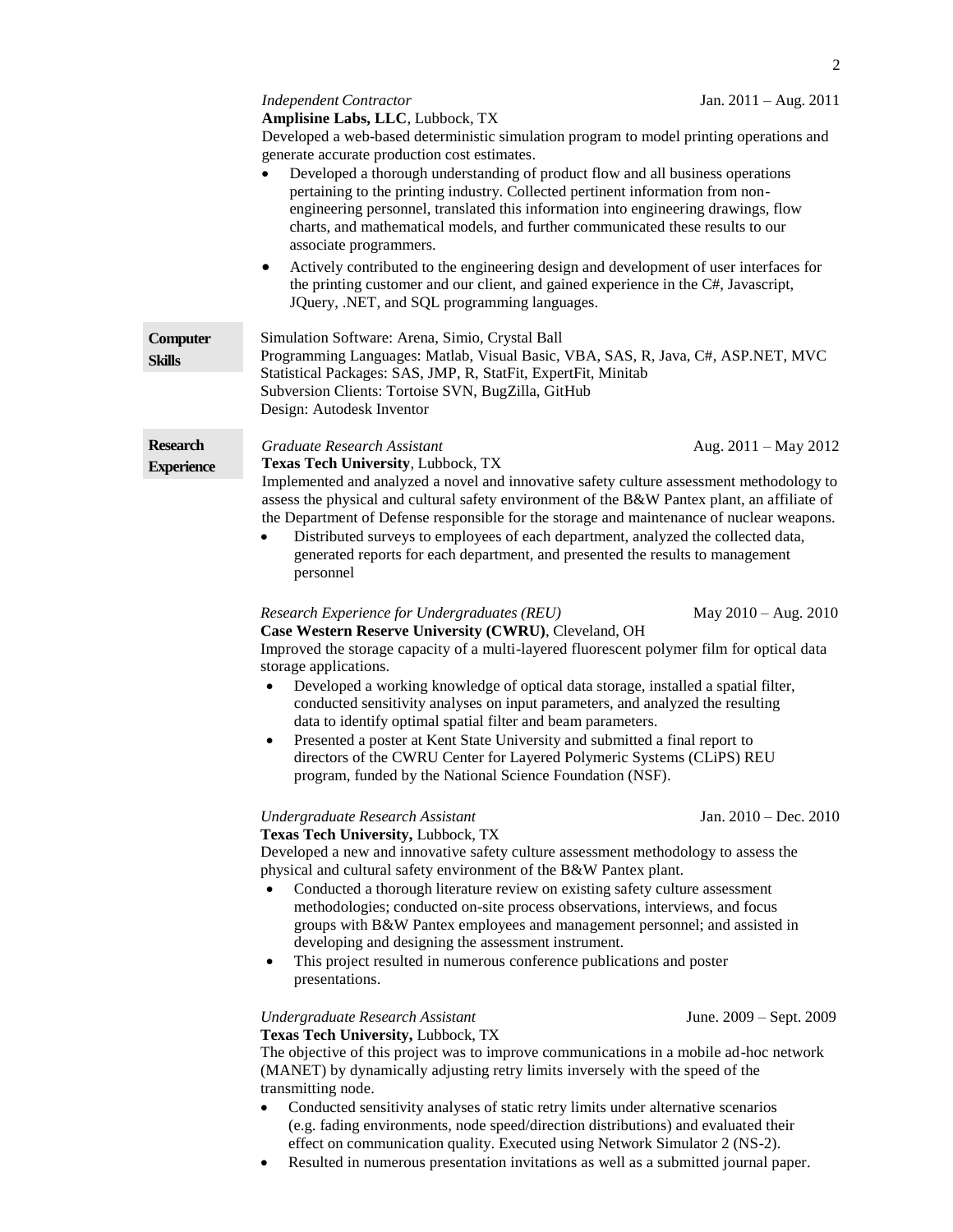| <b>Teaching</b><br><b>Experience</b> | <b>Teaching Assistant</b><br><b>NCSU ISE Department</b> , Raleigh, NC                                                                                                                                                                                                                                                                | Jan. 2014 - May 2014 |  |
|--------------------------------------|--------------------------------------------------------------------------------------------------------------------------------------------------------------------------------------------------------------------------------------------------------------------------------------------------------------------------------------|----------------------|--|
|                                      | Assisted undergraduate and graduate students with class material, held weekly office hours,<br>graded homework, and proctored exams on occasion.<br>ISE 589 – Stochastic Models in Industrial Engineering (Fall 2013)<br>ISE 441 – Introduction to Simulation (Spring 2014)<br>٠                                                     |                      |  |
| <b>Publications</b>                  | <b>Peer-Reviewed Journal Articles:</b><br>Tejada, J. J., Ivy, J., Wilson, J., Ballan, M. J., Diehl, K., Yankaskas, B. C., King, R. (2013).<br>Combined DES/SD Model of Breast Cancer Screening for Older Women, I: Natural History<br>Simulation. Submitted to IIE Transactions, In Review. [Submitted Paper] [Online<br>Supplement] |                      |  |
|                                      | Tejada, J. J., Ivy, J., Wilson, J., King, R., Kay, M., Ballan, M. J., Diehl, K., Yankaskas, B. C.<br>(2013). Combined DES/SD Model of Breast Cancer Screening for Older Women, II:<br>Screening-and-Treatment Simulation. IIE Transactions, Forthcoming. [Accepted Paper]<br>[Online Supplement] [Journal Article]                   |                      |  |
|                                      | Tejada, J. J., Ballan, M.J., Ivy, J., Wilson, J., King, R. (2013). Calibration, Validation, and<br>Analysis of a Combined DES/SD Model of Breast Cancer Screening for Older Women.<br>Working Paper. [Working Paper]                                                                                                                 |                      |  |
|                                      | <b>Peer-Reviewed Conference Proceedings:</b><br>Tejada, J. J., Ballan, M. J., Wilson, J., Ivy, J., Kay, M., King, R., Diehl, K., Yankaskas, B. C.<br>(2013). Combined DES/SD Model of Breast Cancer Screening for Older Women: An<br>Overview. Proceedings of the 2013 Winter Simulation Conference. [Accepted Paper]                |                      |  |
| <b>Presentations</b>                 | <b>Poster Presentations with Published Abstracts:</b><br>Farris, J. A., Matis, T. I., Patterson, P. E., Phillips, A., Ballan, M., Heinz, M. (2012),<br>Development of a Safety Culture Assessment Methodology at B&W Pantex. Center for<br>Excellence in Logistics and Distribution (CELDi).                                         |                      |  |
|                                      | Ballan, M. (2010). Optimizing Beam Intensity and Exposure Time for 3-D Optical Data<br>Storage Systems. Center for Layered Polymeric Systems (CLiPS). [Poster] [Report]                                                                                                                                                              |                      |  |
| Honors &<br><b>Awards</b>            | <b>NCSU</b><br>Dean's Fellowship for Industrial Engineering (2012-2013)<br>٠                                                                                                                                                                                                                                                         |                      |  |
|                                      | <b>TTU</b><br>Industrial Engineering Departmental Academic Achievement Scholarship (2009-2011)<br>Edward E. Whitacre Jr. College of Engineering Academic Achievement Scholarship<br>٠<br>$(2009 - 2011)$                                                                                                                             |                      |  |
| <b>Memberships</b><br>& Activities   | Tau Beta Bi (Inducted 2009)<br>Alpha Pi Mu (Inducted 2009)<br>Institute of Industrial Engineers (2007–Present)<br>Raleigh Vipers Rugby (2012-2014)                                                                                                                                                                                   |                      |  |